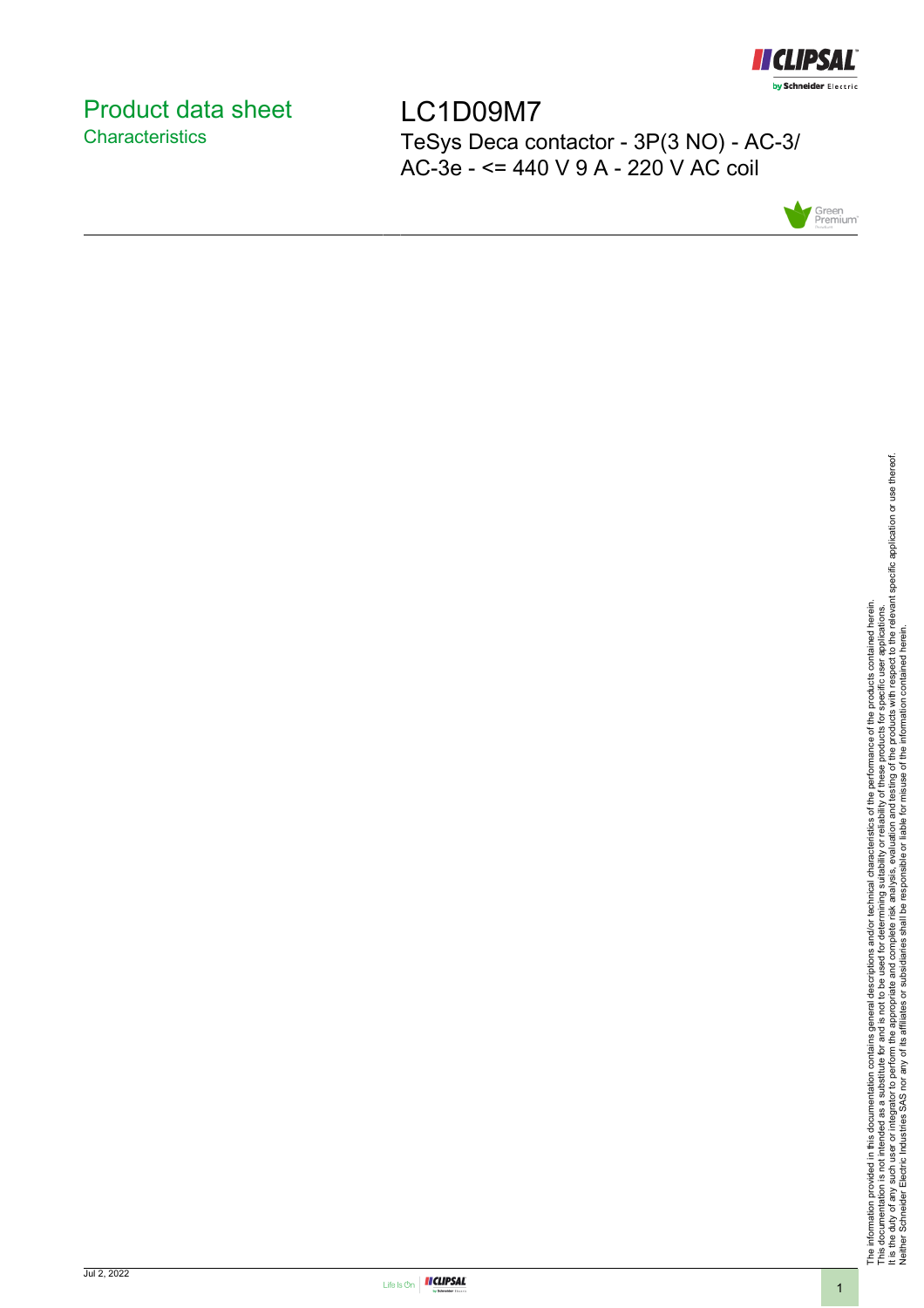

| Main                                           |                                                                                                                                                                                                                                                                                                                                                                                                                                                     |
|------------------------------------------------|-----------------------------------------------------------------------------------------------------------------------------------------------------------------------------------------------------------------------------------------------------------------------------------------------------------------------------------------------------------------------------------------------------------------------------------------------------|
| Range                                          | TeSys<br><b>TeSys Deca</b>                                                                                                                                                                                                                                                                                                                                                                                                                          |
| Product name                                   | TeSys D<br><b>TeSys Deca</b>                                                                                                                                                                                                                                                                                                                                                                                                                        |
| Product or component<br>type                   | Contactor                                                                                                                                                                                                                                                                                                                                                                                                                                           |
| Device short name                              | LC <sub>1</sub> D                                                                                                                                                                                                                                                                                                                                                                                                                                   |
| Contactor application                          | Motor control<br>Resistive load                                                                                                                                                                                                                                                                                                                                                                                                                     |
| Utilisation category                           | $AC-4$<br>$AC-3$<br>$AC-1$<br>AC-3e                                                                                                                                                                                                                                                                                                                                                                                                                 |
| Poles description                              | 3P                                                                                                                                                                                                                                                                                                                                                                                                                                                  |
| Power pole contact<br>composition              | 3 NO                                                                                                                                                                                                                                                                                                                                                                                                                                                |
| [Ue] rated operational<br>voltage              | Power circuit: <= 690 V AC 25400 Hz<br>Power circuit: <= 300 V DC                                                                                                                                                                                                                                                                                                                                                                                   |
| [le] rated operational<br>current              | 9 A (at <60 °C) at <= 440 V AC AC-3 for power<br>circuit<br>25 A (at <60 °C) at <= 440 V AC AC-1 for power<br>circuit<br>9 A (at <60 $^{\circ}$ C) at <= 440 V AC AC-3e for power<br>circuit                                                                                                                                                                                                                                                        |
| Motor power kW                                 | 2.2 KW at 220230 V AC 50/60 Hz (AC-3)<br>4 KW at 380400 V AC 50/60 Hz (AC-3)<br>4 KW at 415440 V AC 50/60 Hz (AC-3)<br>5.5 KW at 500 V AC 50/60 Hz (AC-3)<br>5.5 KW at 660690 V AC 50/60 Hz (AC-3)<br>2.2 KW at 400 V AC 50/60 Hz (AC-4)<br>2.2 KW at 220230 V AC 50/60 Hz (AC-3e)<br>4 KW at 380400 V AC 50/60 Hz (AC-3e)<br>4 KW at 415440 V AC 50/60 Hz (AC-3e)<br>5.5 KW at 500 V AC 50/60 Hz (AC-3e)<br>5.5 kW at 660690 V AC 50/60 Hz (AC-3e) |
| Motor power HP (UL /<br>CSA)                   | 1 Hp at 230/240 V AC 50/60 Hz for 1 phase motors<br>2 Hp at 200/208 V AC 50/60 Hz for 3 phases motors<br>2 Hp at 230/240 V AC 50/60 Hz for 3 phases motors<br>5 Hp at 460/480 V AC 50/60 Hz for 3 phases motors<br>7.5 Hp at 575/600 V AC 50/60 Hz for 3 phases<br>motors<br>0.33 hp at 115 V AC 50/60 Hz for 1 phase motors                                                                                                                        |
| Control circuit type                           | AC at 50/60 Hz                                                                                                                                                                                                                                                                                                                                                                                                                                      |
| [Uc] control circuit<br>voltage                | 220 V AC 50/60 Hz                                                                                                                                                                                                                                                                                                                                                                                                                                   |
| Auxiliary contact<br>composition               | 1 NO + 1 NC                                                                                                                                                                                                                                                                                                                                                                                                                                         |
| [Uimp] rated impulse<br>withstand voltage      | 6 kV conforming to IEC 60947                                                                                                                                                                                                                                                                                                                                                                                                                        |
| Overvoltage category                           | Ш                                                                                                                                                                                                                                                                                                                                                                                                                                                   |
| [Ith] conventional free<br>air thermal current | 25 A (at 60 °C) for power circuit<br>10 A (at 60 °C) for signalling circuit                                                                                                                                                                                                                                                                                                                                                                         |
| Irms rated making<br>capacity                  | 250 A at 440 V for power circuit conforming to IEC<br>60947<br>140 A AC for signalling circuit conforming to IEC<br>60947-5-1<br>250 A DC for signalling circuit conforming to IEC<br>60947-5-1                                                                                                                                                                                                                                                     |
| Rated breaking capacity                        | 250 A at 440 V for power circuit conforming to IEC<br>60947                                                                                                                                                                                                                                                                                                                                                                                         |
| [Icw] rated short-time<br>withstand current    | 105 A 40 °C - 10 s for power circuit<br>210 A 40 °C - 1 s for power circuit<br>30 A 40 °C - 10 min for power circuit<br>61 A 40 °C - 1 min for power circuit<br>100 A - 1 s for signalling circuit<br>120 A - 500 ms for signalling circuit<br>140 A - 100 ms for signalling circuit                                                                                                                                                                |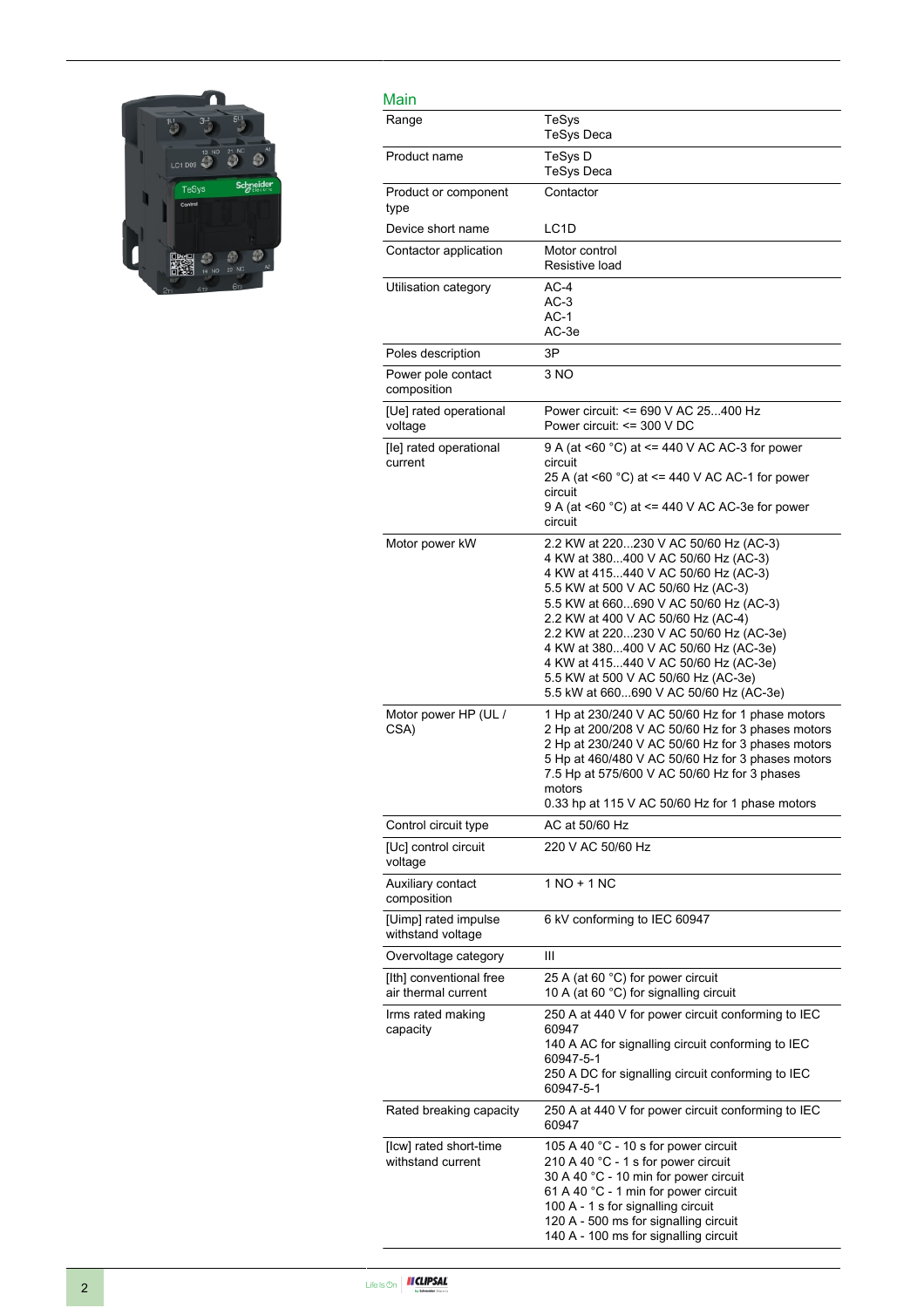| Associated fuse rating           | 10 A gG for signalling circuit conforming to IEC<br>60947-5-1<br>25 A gG at <= 690 V coordination type 1 for power<br>circuit<br>20 A gG at <= 690 V coordination type 2 for power<br>circuit                                                                                                                                                                                                                                                                                                                                                                                                                                                                                                                                                                                                                                                                                                                                                                                                                                                                                                                                                                                                                                                    |  |  |
|----------------------------------|--------------------------------------------------------------------------------------------------------------------------------------------------------------------------------------------------------------------------------------------------------------------------------------------------------------------------------------------------------------------------------------------------------------------------------------------------------------------------------------------------------------------------------------------------------------------------------------------------------------------------------------------------------------------------------------------------------------------------------------------------------------------------------------------------------------------------------------------------------------------------------------------------------------------------------------------------------------------------------------------------------------------------------------------------------------------------------------------------------------------------------------------------------------------------------------------------------------------------------------------------|--|--|
| Average impedance                | 2.5 mOhm - Ith 25 A 50 Hz for power circuit                                                                                                                                                                                                                                                                                                                                                                                                                                                                                                                                                                                                                                                                                                                                                                                                                                                                                                                                                                                                                                                                                                                                                                                                      |  |  |
| [Ui] rated insulation<br>voltage | Power circuit: 690 V conforming to IEC 60947-4-1<br>Power circuit: 600 V CSA certified<br>Power circuit: 600 V UL certified<br>Signalling circuit: 690 V conforming to IEC 60947-1<br>Signalling circuit: 600 V CSA certified<br>Signalling circuit: 600 V UL certified                                                                                                                                                                                                                                                                                                                                                                                                                                                                                                                                                                                                                                                                                                                                                                                                                                                                                                                                                                          |  |  |
| Electrical durability            | 0.6 Mcycles 25 A AC-1 at Ue <= 440 V<br>2 Mcycles 9 A AC-3 at Ue <= 440 V<br>2 Mcycles 9 A AC-3e at Ue <= 440 V                                                                                                                                                                                                                                                                                                                                                                                                                                                                                                                                                                                                                                                                                                                                                                                                                                                                                                                                                                                                                                                                                                                                  |  |  |
| Power dissipation per<br>pole    | 1.56 W AC-1<br>0.2 W AC-3<br>0.2 W AC-3e                                                                                                                                                                                                                                                                                                                                                                                                                                                                                                                                                                                                                                                                                                                                                                                                                                                                                                                                                                                                                                                                                                                                                                                                         |  |  |
| Front cover                      | With                                                                                                                                                                                                                                                                                                                                                                                                                                                                                                                                                                                                                                                                                                                                                                                                                                                                                                                                                                                                                                                                                                                                                                                                                                             |  |  |
| Mounting support                 | Plate<br>Rail                                                                                                                                                                                                                                                                                                                                                                                                                                                                                                                                                                                                                                                                                                                                                                                                                                                                                                                                                                                                                                                                                                                                                                                                                                    |  |  |
| Standards                        | CSA C22.2 No 14<br>EN 60947-4-1<br>EN 60947-5-1<br>IEC 60947-4-1<br>IEC 60947-5-1<br><b>UL 508</b><br>IEC 60335-1                                                                                                                                                                                                                                                                                                                                                                                                                                                                                                                                                                                                                                                                                                                                                                                                                                                                                                                                                                                                                                                                                                                                |  |  |
| Product certifications           | BV<br>LROS (Lloyds register of shipping)<br>UL<br>GOST<br>GL<br><b>DNV</b><br>CSA<br><b>RINA</b><br>CCC<br><b>UKCA</b>                                                                                                                                                                                                                                                                                                                                                                                                                                                                                                                                                                                                                                                                                                                                                                                                                                                                                                                                                                                                                                                                                                                           |  |  |
| Connections - terminals          | Power circuit: screw clamp terminals 1 cable(s) 1<br>4 mm <sup>2</sup> flexible without cable end<br>Power circuit: screw clamp terminals 2 cable(s) 1<br>4 mm <sup>2</sup> flexible without cable end<br>Power circuit: screw clamp terminals 1 cable(s) 1<br>4 mm <sup>2</sup> flexible with cable end<br>Power circuit: screw clamp terminals 2 cable(s) 1<br>2.5 mm <sup>2</sup> flexible with cable end<br>Power circuit: screw clamp terminals 1 cable(s) 1<br>4 mm <sup>2</sup> solid without cable end<br>Power circuit: screw clamp terminals 2 cable(s) 1<br>4 mm <sup>2</sup> solid without cable end<br>Control circuit: screw clamp terminals 1 cable(s) 1<br>4 mm <sup>2</sup> flexible without cable end<br>Control circuit: screw clamp terminals 2 cable(s) 1<br>4 mm <sup>2</sup> flexible without cable end<br>Control circuit: screw clamp terminals 1 cable(s) 1<br>4 mm <sup>2</sup> flexible with cable end<br>Control circuit: screw clamp terminals 2 cable(s) 1<br>2.5 mm <sup>2</sup> flexible with cable end<br>Control circuit: screw clamp terminals 1 cable(s) 1<br>4 mm <sup>2</sup> solid without cable end<br>Control circuit: screw clamp terminals 2 cable(s) 1<br>4 mm <sup>2</sup> solid without cable end |  |  |
| <b>Tightening torque</b>         | Power circuit: 1.7 N.m - on screw clamp terminals -<br>with screwdriver flat $\varnothing$ 6 mm<br>Power circuit: 1.7 N.m - on screw clamp terminals -<br>with screwdriver Philips No 2<br>Control circuit: 1.7 N.m - on screw clamp terminals -<br>with screwdriver flat $\varnothing$ 6 mm<br>Control circuit: 1.7 N.m - on screw clamp terminals -<br>with screwdriver Philips No 2<br>Control circuit: 1.7 N.m - on screw clamp terminals -<br>with screwdriver pozidriv No 2<br>Power circuit: 1.7 N.m - on screw clamp terminals -<br>with screwdriver pozidriv No 2                                                                                                                                                                                                                                                                                                                                                                                                                                                                                                                                                                                                                                                                       |  |  |

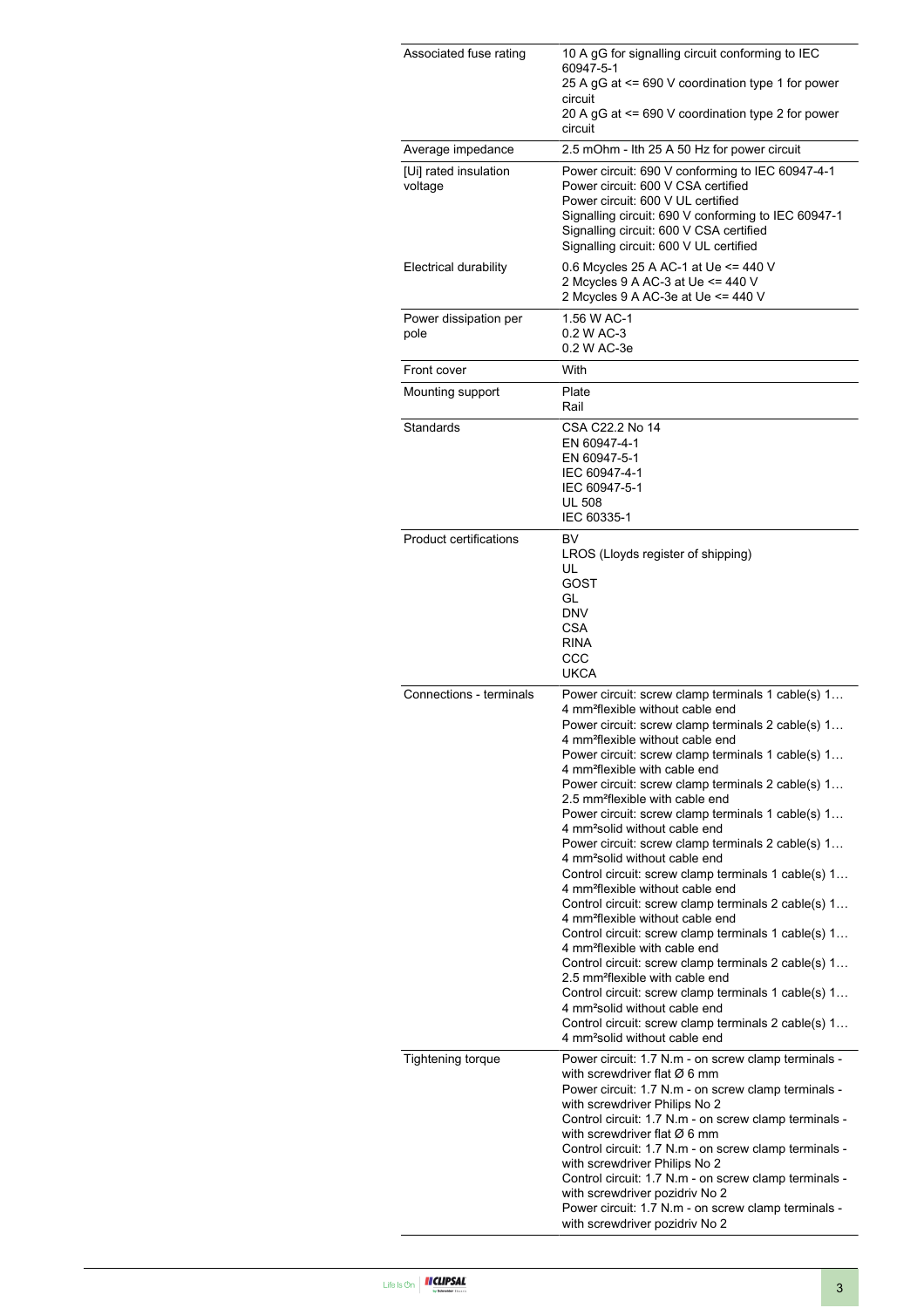| Operating time           | 1222 ms closing<br>419 ms opening                                                                                                                                          |
|--------------------------|----------------------------------------------------------------------------------------------------------------------------------------------------------------------------|
| Safety reliability level | B10d = 1369863 cycles contactor with nominal load<br>conforming to EN/ISO 13849-1<br>B10d = 20000000 cycles contactor with mechanical<br>load conforming to EN/ISO 13849-1 |
| Mechanical durability    | 15 Mcycles                                                                                                                                                                 |
| Maximum operating rate   | 3600 cyc/h 60 °C                                                                                                                                                           |

## **Complementary**

| Coil technology                 | Without built-in suppressor module                                                                                                                                                   |  |  |
|---------------------------------|--------------------------------------------------------------------------------------------------------------------------------------------------------------------------------------|--|--|
| Control circuit voltage limits  | 0.30.6 Uc (-4070 °C): drop-out AC 50/60 Hz<br>0.81.1 Uc (-4060 °C) operational AC 50 Hz<br>0.851.1 Uc (-4060 °C): operational AC 60 Hz<br>11.1 Uc (6070 °C): operational AC 50/60 Hz |  |  |
| Inrush power in VA              | 70 VA 60 Hz cos phi 0.75 (at 20 °C)<br>70 VA 50 Hz cos phi 0.75 (at 20 °C)                                                                                                           |  |  |
| Hold-in power consumption in VA | 7.5 VA 60 Hz cos phi 0.3 (at 20 °C)<br>7 VA 50 Hz cos phi 0.3 (at 20 °C)                                                                                                             |  |  |
| Heat dissipation                | 23 W at 50/60 Hz                                                                                                                                                                     |  |  |
| Auxiliary contacts type         | Type mechanically linked 1 NO + 1 NC conforming to IEC 60947-5-1<br>Type mirror contact 1 NC conforming to IEC 60947-4-1                                                             |  |  |
| Signalling circuit frequency    | 25400 Hz                                                                                                                                                                             |  |  |
| Minimum switching current       | 5 mA for signalling circuit                                                                                                                                                          |  |  |
| Minimum switching voltage       | 17 V for signalling circuit                                                                                                                                                          |  |  |
| Non-overlap time                | 1.5 Ms on de-energisation between NC and NO contact<br>1.5 ms on energisation between NC and NO contact                                                                              |  |  |
| Insulation resistance           | > 10 MOhm for signalling circuit                                                                                                                                                     |  |  |

#### Environment

| IP degree of protection                                                                                                                                                                               | IP20 front face conforming to IEC 60529                                |  |
|-------------------------------------------------------------------------------------------------------------------------------------------------------------------------------------------------------|------------------------------------------------------------------------|--|
| Climatic withstand                                                                                                                                                                                    | Conforming to IACS E10<br>Conforming to IEC 60947-1 Annex Q category D |  |
| Protective treatment                                                                                                                                                                                  | TH conforming to IEC 60068-2-30                                        |  |
| Pollution degree                                                                                                                                                                                      | 3                                                                      |  |
| Ambient air temperature for operation                                                                                                                                                                 | $-4060 °C$<br>6070 °C with derating                                    |  |
| Ambient air temperature for storage                                                                                                                                                                   | $-6080 °C$                                                             |  |
| Operating altitude                                                                                                                                                                                    | $03000$ m                                                              |  |
| Fire resistance                                                                                                                                                                                       | 850 °C conforming to IEC 60695-2-1                                     |  |
| Mechanical robustness<br>Vibrations contactor open: 2 Gn, 5300 Hz<br>Vibrations contactor closed: 4 Gn, 5300 Hz<br>Shocks contactor open: 10 Gn for 11 ms<br>Shocks contactor closed: 15 Gn for 11 ms |                                                                        |  |
| Height                                                                                                                                                                                                | 77 mm                                                                  |  |
| Width                                                                                                                                                                                                 | 45 mm                                                                  |  |
| Depth                                                                                                                                                                                                 | 86 mm                                                                  |  |
| Net weight                                                                                                                                                                                            | $0.32$ kg                                                              |  |

# Packing Units

| Unit Type of Package 1       | <b>PCE</b>       |
|------------------------------|------------------|
| Number of Units in Package 1 |                  |
| Package 1 Weight             | 351.0 g          |
| Package 1 Height             | 5 cm             |
| Package 1 width              | $9.5 \text{ cm}$ |
| Package 1 Length             | $11 \text{ cm}$  |
| Unit Type of Package 2       | S <sub>02</sub>  |
| Number of Units in Package 2 | 20               |
| Package 2 Weight             | 7.261 kg         |
| Package 2 Height             | $15 \text{ cm}$  |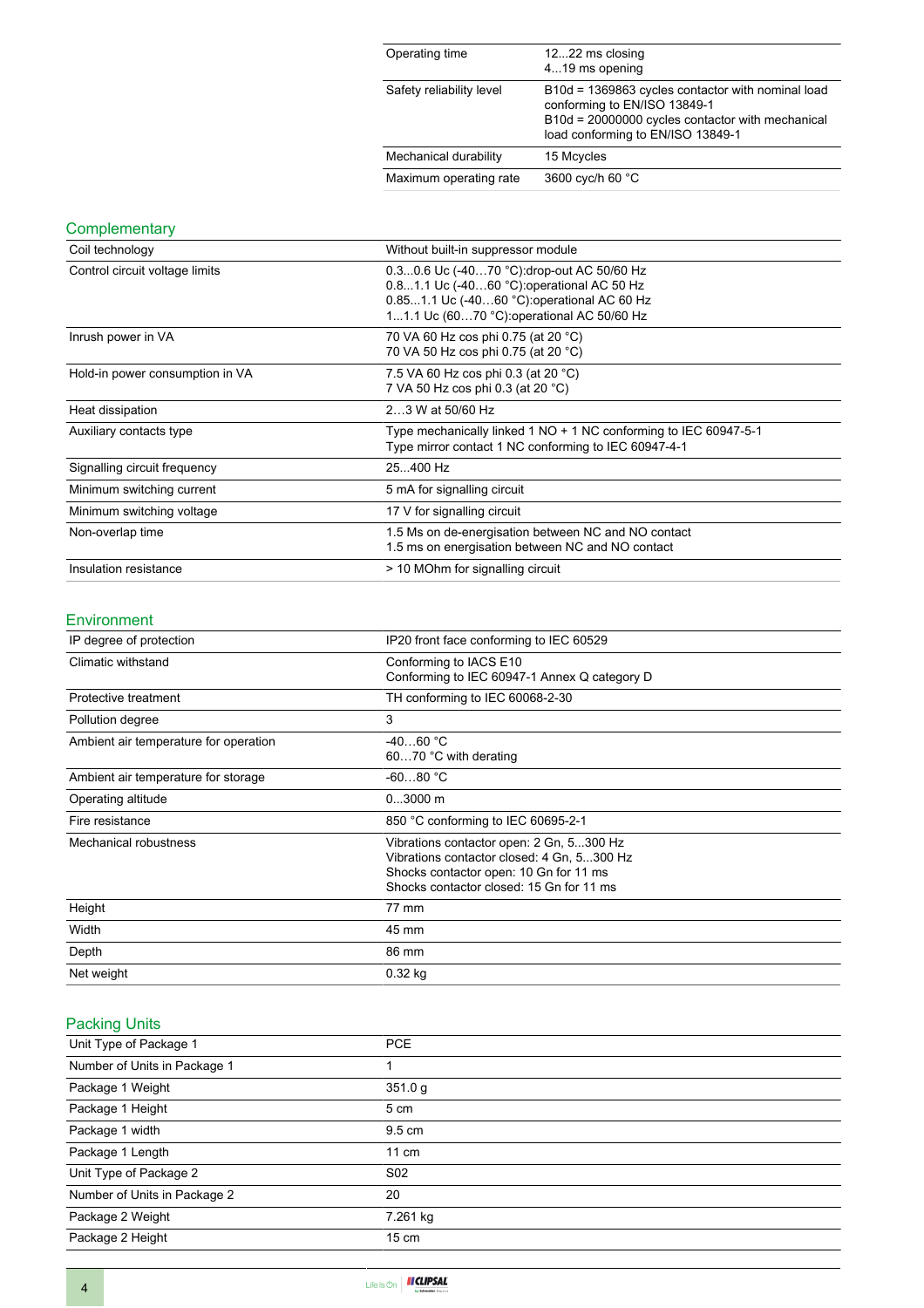| Package 2 width              | 30 cm      |
|------------------------------|------------|
| Package 2 Length             | 40 cm      |
| Unit Type of Package 3       | P06        |
| Number of Units in Package 3 | 320        |
| Package 3 Weight             | 124.176 kg |
| Package 3 Height             | 75 cm      |
| Package 3 width              | 80 cm      |
| Package 3 Length             | 60 cm      |

# Offer Sustainability

| Sustainable offer status        | Green Premium product                                                                                                          |  |  |
|---------------------------------|--------------------------------------------------------------------------------------------------------------------------------|--|--|
| <b>REACh Regulation</b>         | <b>REACh Declaration</b>                                                                                                       |  |  |
| REACh free of SVHC              | Yes                                                                                                                            |  |  |
| <b>EU RoHS Directive</b>        | Compliant EPEU RoHS Declaration                                                                                                |  |  |
| Toxic heavy metal free          | Yes                                                                                                                            |  |  |
| Mercury free                    | Yes                                                                                                                            |  |  |
| RoHS exemption information      | $E_{\text{Yes}}$                                                                                                               |  |  |
| China RoHS Regulation           | China RoHS Declaration                                                                                                         |  |  |
| <b>Environmental Disclosure</b> | Product Environmental Profile                                                                                                  |  |  |
| <b>Circularity Profile</b>      | End Of Life Information                                                                                                        |  |  |
| <b>WEEE</b>                     | The product must be disposed on European Union markets following specific<br>waste collection and never end up in rubbish bins |  |  |
| <b>PVC</b> free                 | Yes                                                                                                                            |  |  |
|                                 |                                                                                                                                |  |  |

#### Contractual warranty

Warranty 18 months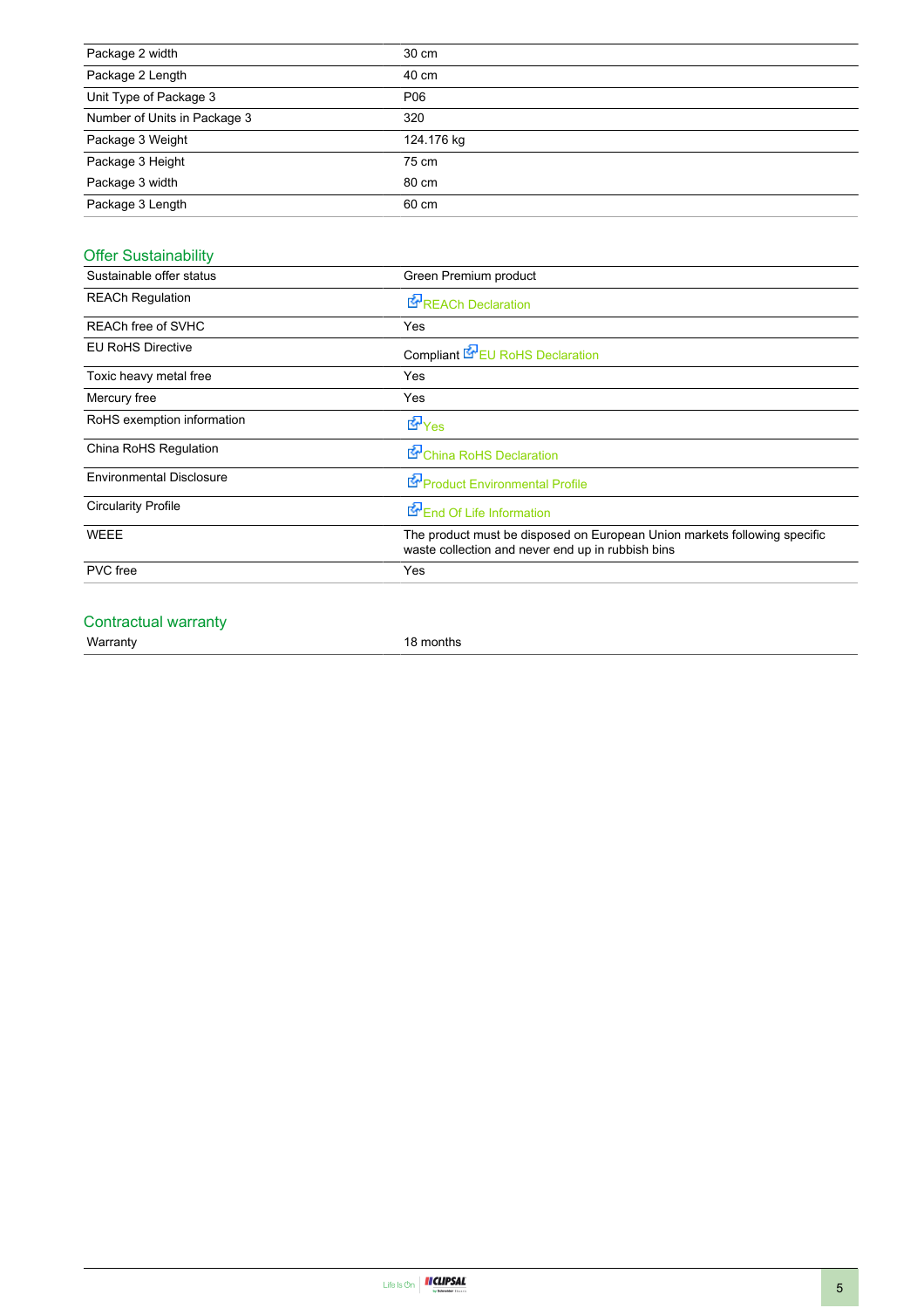Product data sheet Dimensions Drawings

# LC1D09M7

## Dimensions



(1) Including LAD 4BB<br>(2) Minimum electrical

Minimum electrical clearance

| LC1                                                    |                                   | D09D18      | D093D123             | D099D129 |
|--------------------------------------------------------|-----------------------------------|-------------|----------------------|----------|
| $\sf b$                                                | without add-on blocks             | 77          | 99                   | 80       |
| b1                                                     | with LAD 4BB                      | 94          | 107                  | 95.5     |
| with LA4<br>D•2                                        | $110^{(1)}$                       | $123^{(1)}$ | $111.5^{(1)}$        |          |
| with LA4<br>DF, DT                                     | $119^{(1)}$                       | $132^{(1)}$ | 120.5 <sup>(1)</sup> |          |
| with LA4<br>DW, DL                                     | $126^{(1)}$                       | $139^{(1)}$ | $127.5^{(1)}$        |          |
| $\mathbf c$                                            | without cover or add-on blocks    | 84          | 84                   | 84       |
| with<br>cover,<br>without<br>add-on<br>blocks          | 86                                | 86          | 86                   |          |
| c1                                                     | with LAD N or C (2 or 4 contacts) | 117         | 117                  | 117      |
| $\mathtt{c2}$                                          | with LA6 DK10, LAD 6K10           | 129         | 129                  | 129      |
| c3                                                     | with LAD T, R, S                  | 137         | 137                  | 137      |
| with LAD<br><b>T</b> , R,<br>S and<br>sealing<br>cover | 141                               | 141         | 141                  |          |
| (1)                                                    | Including LAD 4BB.                |             |                      |          |